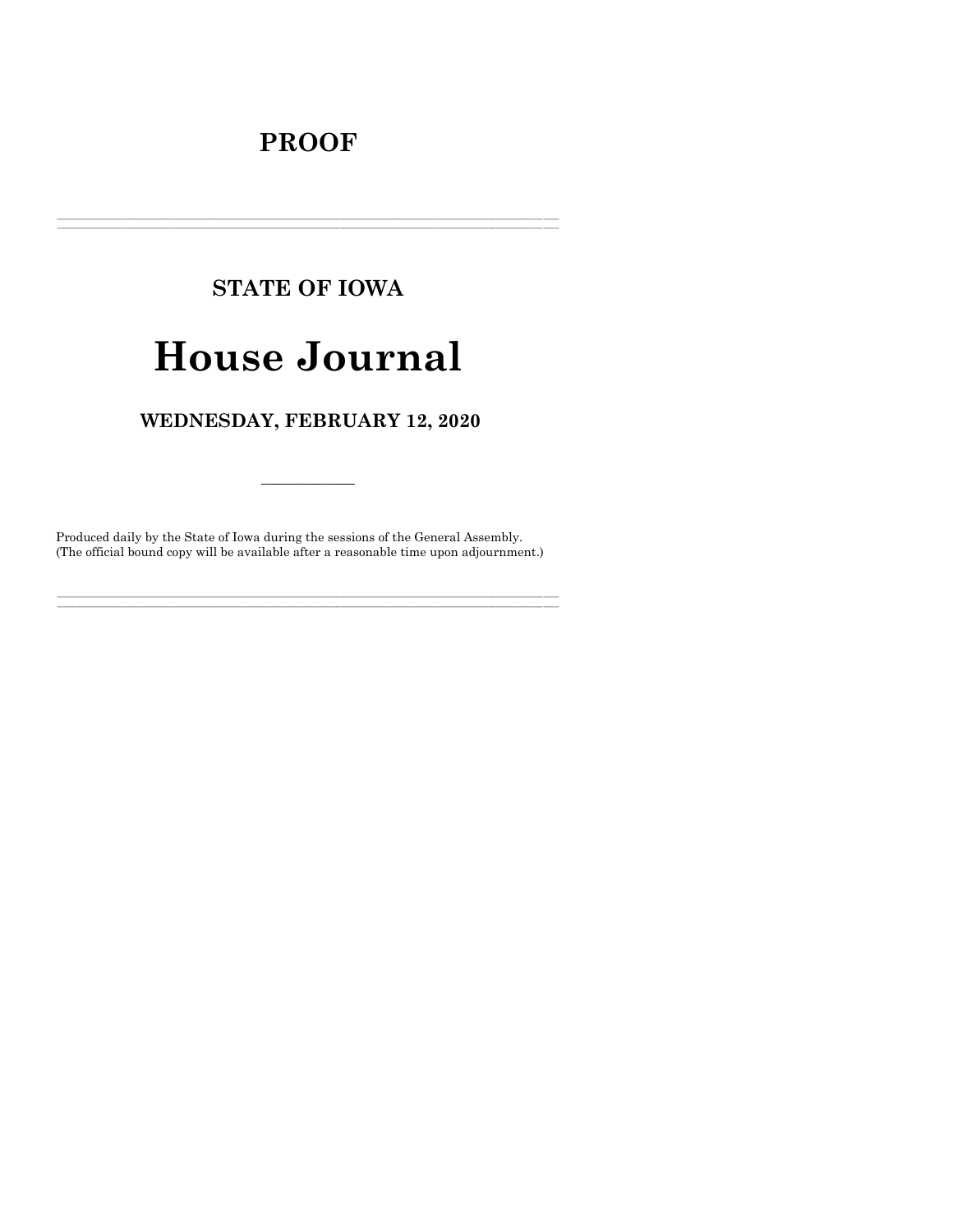### **JOURNAL OF THE HOUSE**

Thirty-first Calendar Day - Twentieth Session Day

Hall of the House of Representatives Des Moines, Iowa, Wednesday, February 12, 2020

The House met pursuant to adjournment at 8:31 a.m., Lundgren of Dubuque in the chair.

Prayer was offered by Pastor Stephen Wonbenyakeh, Alice Church of Des Moines and Serve Africa Ministry. He was the guest of Baxter of Hancock.

#### PLEDGE OF ALLEGIANCE

The Pledge of Allegiance was led by Jenna Smyth, Page from Bondurant.

The Journal of Tuesday, February 11, 2020, was approved.

#### INTRODUCTION OF BILLS

**[House Joint Resolution 2002,](https://www.legis.iowa.gov/legislation/BillBook?ga=88&ba=HJR2002)** by Jacobsen, a joint resolution proposing an amendment to the Constitution of the State of Iowa relating to terms of office of members of the general assembly and sessions of the general assembly.

Read first time and referred to committee on **Judiciary.**

**[House Joint Resolution 2003,](https://www.legis.iowa.gov/legislation/BillBook?ga=88&ba=HJR2003)** by Jacobsen, a joint resolution proposing an amendment to the Constitution of the State of Iowa relating to the gubernatorial line of succession.

Read first time and referred to committee on **Judiciary.**

**[House File 2345,](https://www.legis.iowa.gov/legislation/BillBook?ga=88&ba=HF2345)** by committee on Commerce, a bill for an act relating to the financial exploitation of designated eligible adults, and making an appropriation.

Read first time and referred to committee on **Appropriations.**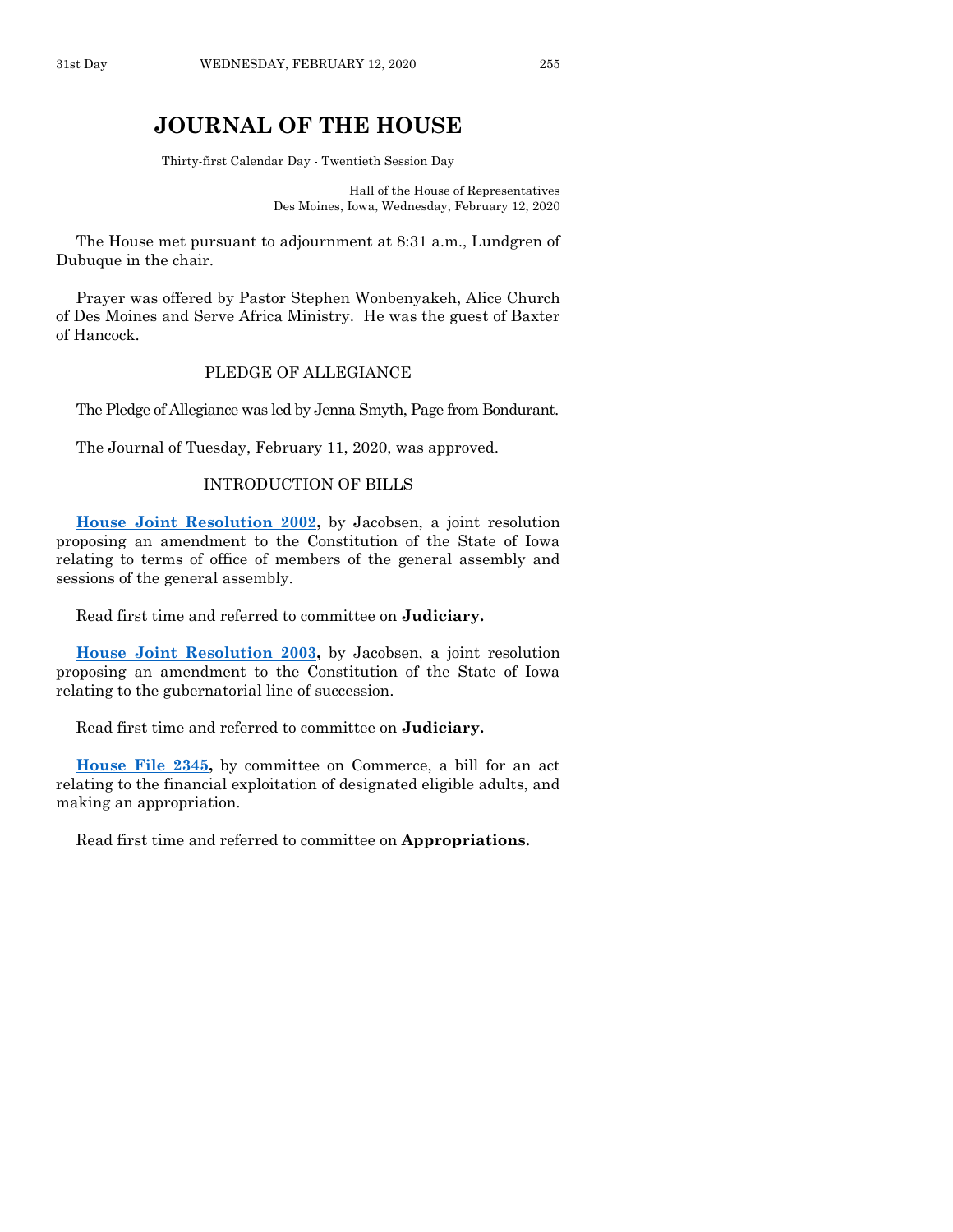**[House File 2346,](https://www.legis.iowa.gov/legislation/BillBook?ga=88&ba=HF2346)** by Isenhart and Bearinger, a bill for an act providing for a healthy soils and watersheds initiative, and including effective date provisions.

Read first time and referred to committee on **Agriculture.**

**[House File 2347,](https://www.legis.iowa.gov/legislation/BillBook?ga=88&ba=HF2347)** by Ehlert, Kurth, Gaines, Staed, and Matson, a bill for an act requiring school districts and accredited nonpublic schools to develop and establish a policy limiting the use of smartphones in classroom learning environments.

Read first time and referred to committee on **Education.**

**[House File 2348,](https://www.legis.iowa.gov/legislation/BillBook?ga=88&ba=HF2348)** by Hunter, a bill for an act relating to the Iowa core standards for social studies and providing for regular review and revision of the standards and related administrative rules.

Read first time and referred to committee on **Education.**

**[House File 2349,](https://www.legis.iowa.gov/legislation/BillBook?ga=88&ba=HF2349)** by Jacobsen, a bill for an act establishing the language equality and acquisition for deaf kids task force.

Read first time and referred to committee on **Education.**

**[House File 2350,](https://www.legis.iowa.gov/legislation/BillBook?ga=88&ba=HF2350)** by Landon, a bill for an act establishing a rural veterinarian loan repayment program for veterinary students and certain licensed veterinarians and a rural veterinary care trust fund, and making appropriations.

Read first time and referred to committee on **Education.**

**[House File 2351,](https://www.legis.iowa.gov/legislation/BillBook?ga=88&ba=HF2351)** by Lohse, Kaufmann, Mitchell, Bossman, Holt, Lundgren, Landon, Gerhold, Judge, Matson, James, Breckenridge, Hall, Forbes, Nielsen, and R. Smith, a bill for an act relating to property law by modifying provisions relating to rental properties, manufactured home communities, mobile home parks, and manufactured mobile home communities, modifying provisions governing actions relating to such properties, making penalties applicable, and including effective date and applicability provisions.

Read first time and referred to committee on **Judiciary.**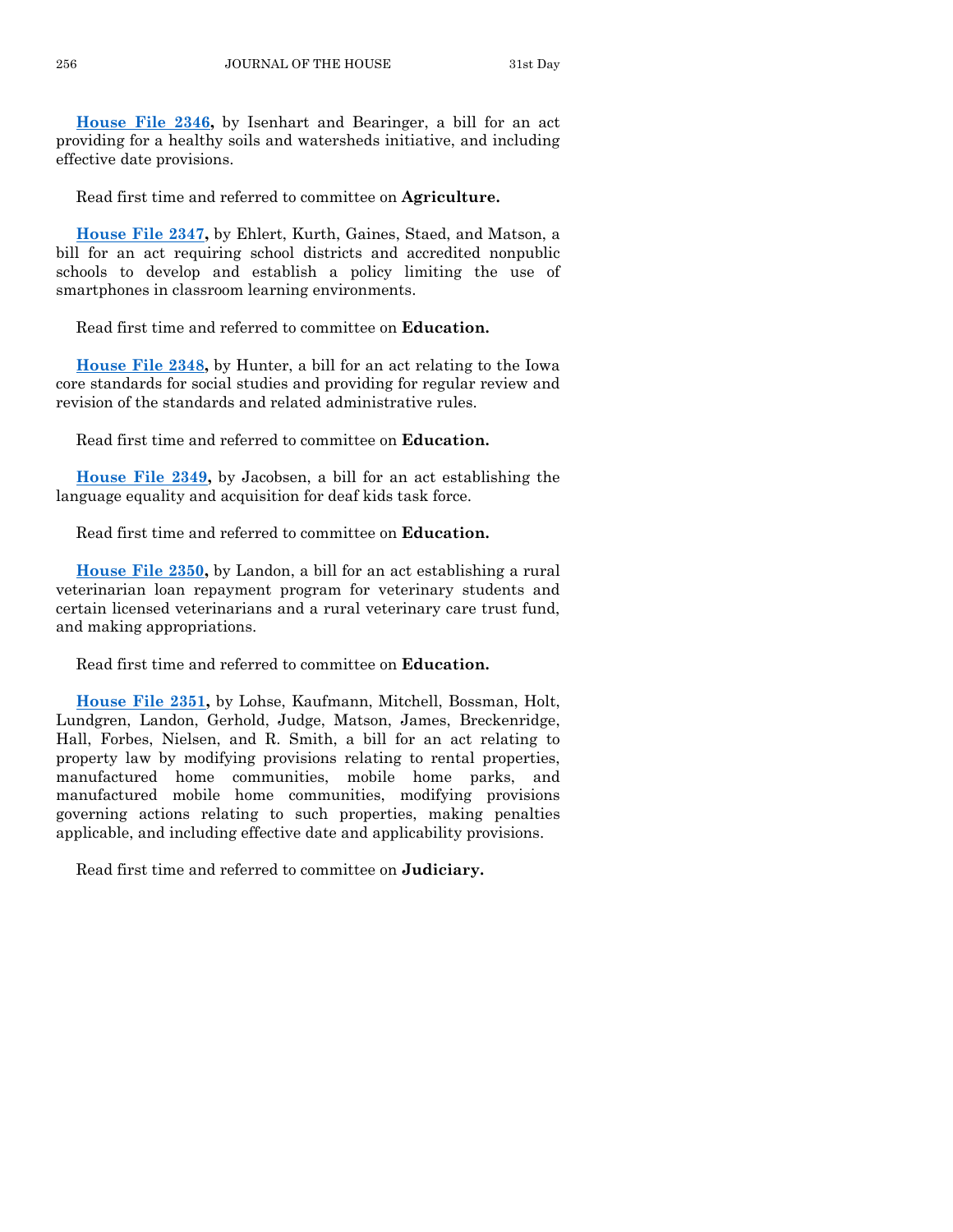**[House File 2352,](https://www.legis.iowa.gov/legislation/BillBook?ga=88&ba=HF2352)** by Jacobsen, a bill for an act relating to personal injury to a viable fetus.

Read first time and referred to committee on **Judiciary.**

**[House File 2353,](https://www.legis.iowa.gov/legislation/BillBook?ga=88&ba=HF2353)** by Jacobsen, a bill for an act relating to permissible honoraria from restricted donors to public officials and public employees and making penalties applicable.

Read first time and referred to committee on **State Government.**

**[House File 2354,](https://www.legis.iowa.gov/legislation/BillBook?ga=88&ba=HF2354)** by Jacobsen, a bill for an act relating to permissible honoraria from restricted donors to public officials and public employees, requiring reporting to the Iowa ethics and campaign disclosure board, and making penalties applicable.

Read first time and referred to committee on **State Government.**

**[House File 2355,](https://www.legis.iowa.gov/legislation/BillBook?ga=88&ba=HF2355)** by Jacobsen, a bill for an act relating to green warning special registration plates.

Read first time and referred to committee on **Transportation.**

**[House File 2356,](https://www.legis.iowa.gov/legislation/BillBook?ga=88&ba=HF2356)** by Jacobsen, a bill for an act relating to the military code and duty performed by a member of the United States coast guard.

Read first time and referred to committee on **Veterans Affairs.**

**[House File 2357,](https://www.legis.iowa.gov/legislation/BillBook?ga=88&ba=HF2357)** by Hanusa, a bill for an act relating to filing for specified property tax credits and including effective date and retroactive applicability provisions.

Read first time and referred to committee on **Ways and Means.**

**[House File 2358,](https://www.legis.iowa.gov/legislation/BillBook?ga=88&ba=HF2358)** by Mommsen, a bill for an act excluding from the computation of net income for state individual income tax purposes the net capital gain from sales of agricultural property located within certain cities to a housing developer, and including effective date and retroactive applicability provisions.

Read first time and referred to committee on **Ways and Means.**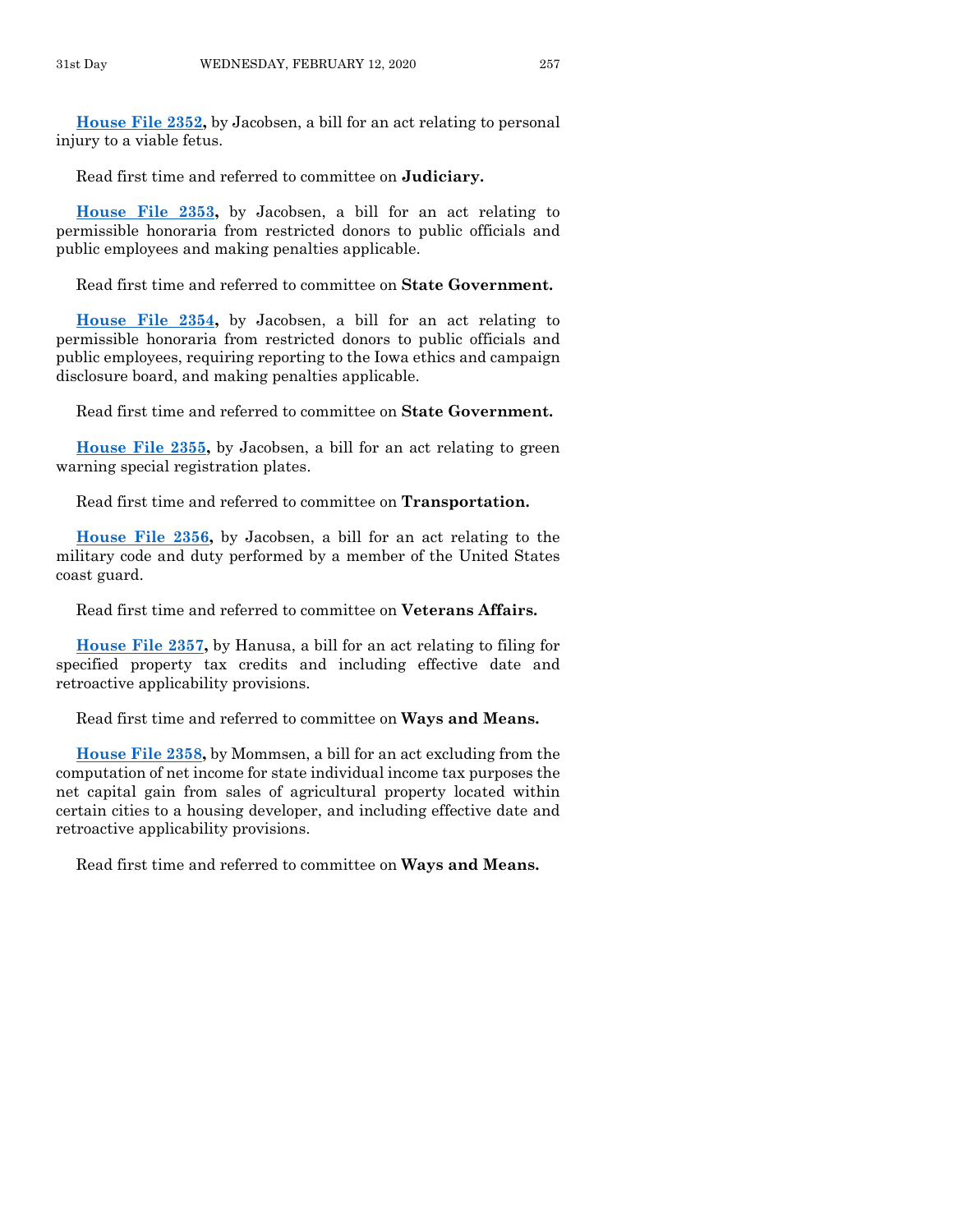**[House File 2359,](https://www.legis.iowa.gov/legislation/BillBook?ga=88&ba=HF2359)** by committee on Education, a bill for an act relating to the reporting of certain assessment scores by approved practitioner preparation programs.

Read first time and placed on the **calendar.**

**[House File 2360,](https://www.legis.iowa.gov/legislation/BillBook?ga=88&ba=HF2360)** by committee on Transportation, a bill for an act regarding the expiration of driver's licenses of persons who are age seventy-two or over.

Read first time and placed on the **calendar.**

**[House File 2361,](https://www.legis.iowa.gov/legislation/BillBook?ga=88&ba=HF2361)** by committee on Judiciary, a bill for an act concerning the implantation or insertion of microchips or other devices in employees by employers.

Read first time and placed on the **calendar.**

**[House File 2362,](https://www.legis.iowa.gov/legislation/BillBook?ga=88&ba=HF2362)** by committee on Labor, a bill for an act relating to certain appeals by nonprofit organizations concerning reimbursement of the department of workforce development for the cost of unemployment benefits.

Read first time and placed on the **calendar.**

**[House File 2363,](https://www.legis.iowa.gov/legislation/BillBook?ga=88&ba=HF2363)** by committee on Labor, a bill for an act relating to unemployment insurance contribution rates for certain landscaping employers.

Read first time and placed on the **calendar.**

**[House File 2364,](https://www.legis.iowa.gov/legislation/BillBook?ga=88&ba=HF2364)** by committee on Labor, a bill for an act relating to injunctions issued to employers for certain violations of the state unemployment insurance law.

Read first time and placed on the **calendar.**

**[House File 2365,](https://www.legis.iowa.gov/legislation/BillBook?ga=88&ba=HF2365)** by committee on Labor, a bill for an act relating to certain notifications issued by the department of workforce development concerning claims for unemployment benefits.

Read first time and placed on the **calendar.**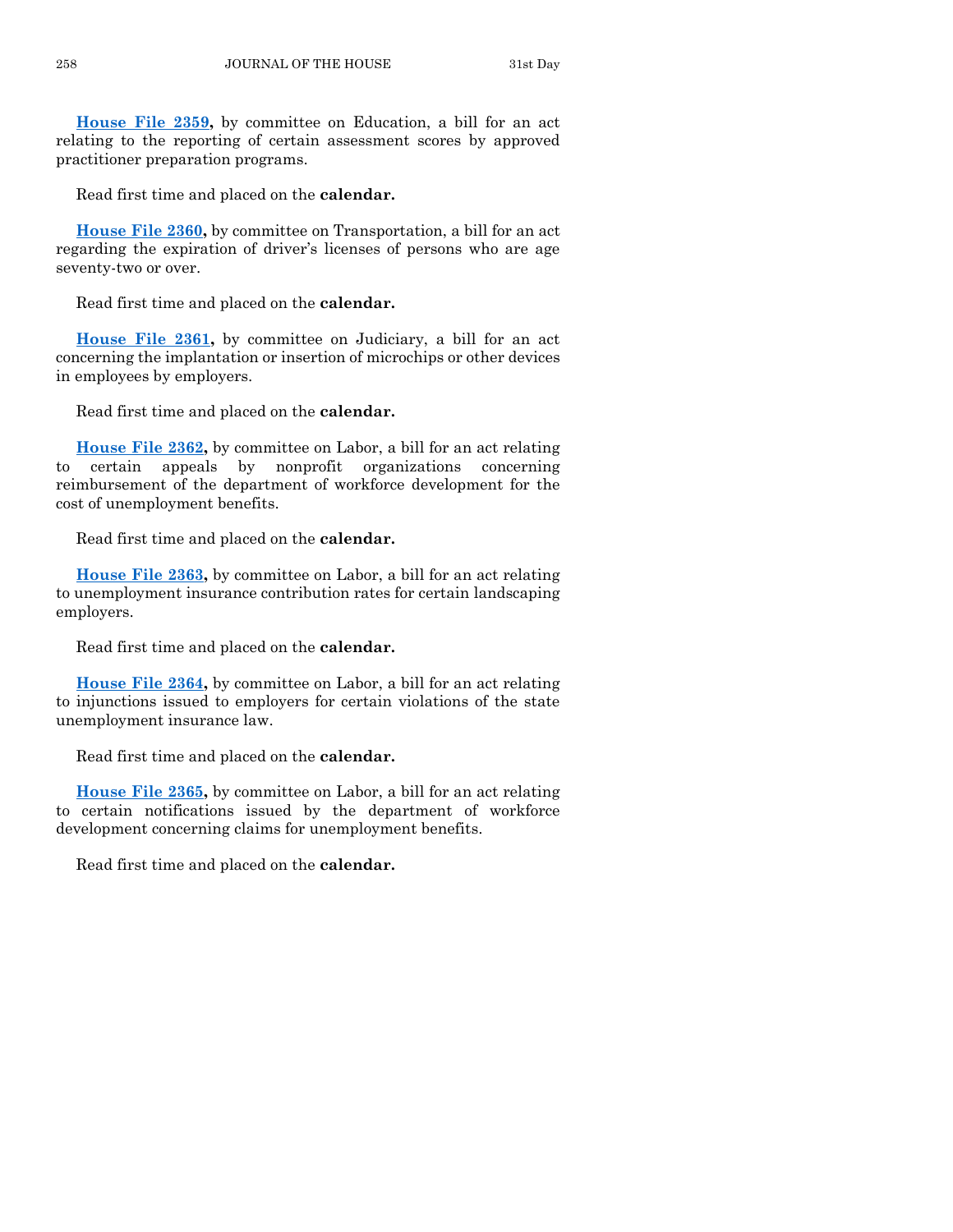**[House File 2366,](https://www.legis.iowa.gov/legislation/BillBook?ga=88&ba=HF2366)** by committee on Judiciary, a bill for an act relating to replacement of the term visitation with the term parenting time relative to time awarded to a parent.

Read first time and placed on the **calendar.**

**[House File 2367,](https://www.legis.iowa.gov/legislation/BillBook?ga=88&ba=HF2367)** by Oldson and Sunde, a bill for an act relating to the creation of an extreme risk protective order against a person in possession of a firearm who presents a significant danger to the person's self or others, and providing penalties.

Read first time and referred to committee on **Public Safety.**

**[House File 2368,](https://www.legis.iowa.gov/legislation/BillBook?ga=88&ba=HF2368)** by Jacobsen, a bill for an act requiring rescission of existing regulations by state agencies when new regulations are adopted, providing for approval by the department of management of rulemaking, providing related procedures, and including effective date and applicability provisions.

Read first time and referred to committee on **State Government.**

**[House File 2369,](https://www.legis.iowa.gov/legislation/BillBook?ga=88&ba=HF2369)** by committee on Natural Resources, a bill for an act establishing a lifetime trout fishing license for certain older Iowans.

Read first time and placed on the **calendar.**

#### SPONSORS ADDED

[House File 2148](https://www.legis.iowa.gov/legislation/BillBook?ga=88&ba=HF2148) – Derry of Polk [House File 2346](https://www.legis.iowa.gov/legislation/BillBook?ga=88&ba=HF2346) – Williams of Black Hawk

#### STUDY BILL COMMITTEE ASSIGNMENTS

#### **[H.S.B. 678](https://www.legis.iowa.gov/legislation/BillBook?ga=88&ba=HSB678) Human Resources**

Relating to the licensing of abortion facilities, including fees, and providing penalties.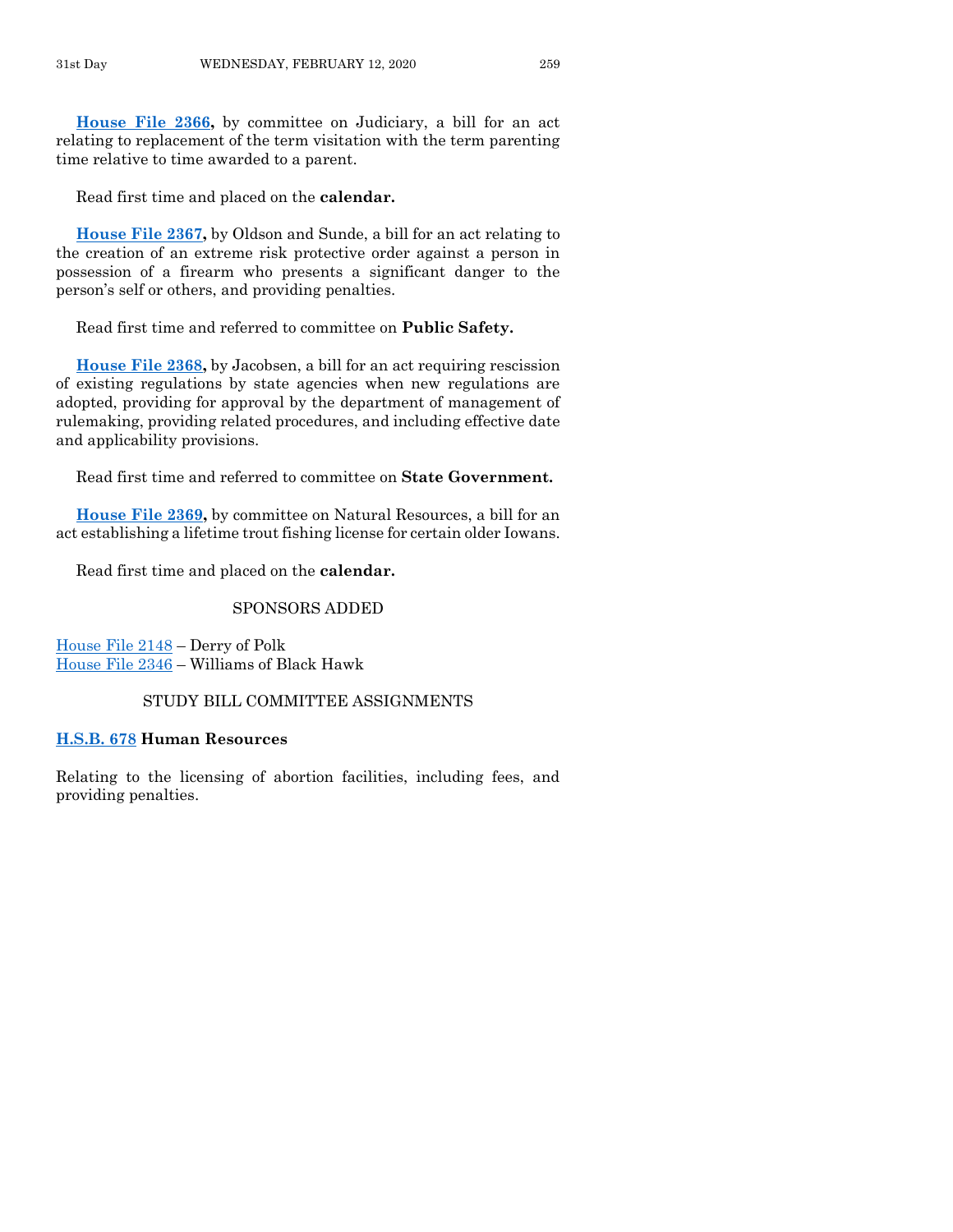#### **[H.S.B. 679](https://www.legis.iowa.gov/legislation/BillBook?ga=88&ba=HSB679) Judiciary**

Relating to nonsubstantive Code corrections, and including effective date and retroactive applicability provisions.

#### **[H.S.B. 680](https://www.legis.iowa.gov/legislation/BillBook?ga=88&ba=HSB680) Education**

Relating to language and literacy development for deaf and hard-ofhearing children.

#### **[H.S.B. 681](https://www.legis.iowa.gov/legislation/BillBook?ga=88&ba=HSB681) Ways and Means**

Relating to tax credits awarded by the economic development authority for specific capital contributions made to certified rural business growth funds for investment in qualified businesses.

#### SUBCOMMITTEE ASSIGNMENTS

#### **[House File 2055](https://www.legis.iowa.gov/legislation/BillBook?ga=88&ba=HF2055)**

Judiciary: Jones, Chair; Derry and Hagenow.

#### **[House File 2065](https://www.legis.iowa.gov/legislation/BillBook?ga=88&ba=HF2065)**

Appropriations: Brink, Chair; McKean and Sorensen.

#### **[House File 2153](https://www.legis.iowa.gov/legislation/BillBook?ga=88&ba=HF2153)**

Public Safety: Thorup, Chair; Fisher and Kurth.

#### **[House File 2154](https://www.legis.iowa.gov/legislation/BillBook?ga=88&ba=HF2154)**

Public Safety: Mohr, Chair; Breckenridge and Fry.

#### **[House File 2225](https://www.legis.iowa.gov/legislation/BillBook?ga=88&ba=HF2225)**

Ways and Means: Hagenow, Chair; Hein and Jacoby.

#### **[House File 2285](https://www.legis.iowa.gov/legislation/BillBook?ga=88&ba=HF2285)**

Judiciary: Hite, Chair; Lohse and Wolfe.

#### **[House File 2292](https://www.legis.iowa.gov/legislation/BillBook?ga=88&ba=HF2292)**

Education: Wheeler, Chair; Salmon and Winckler.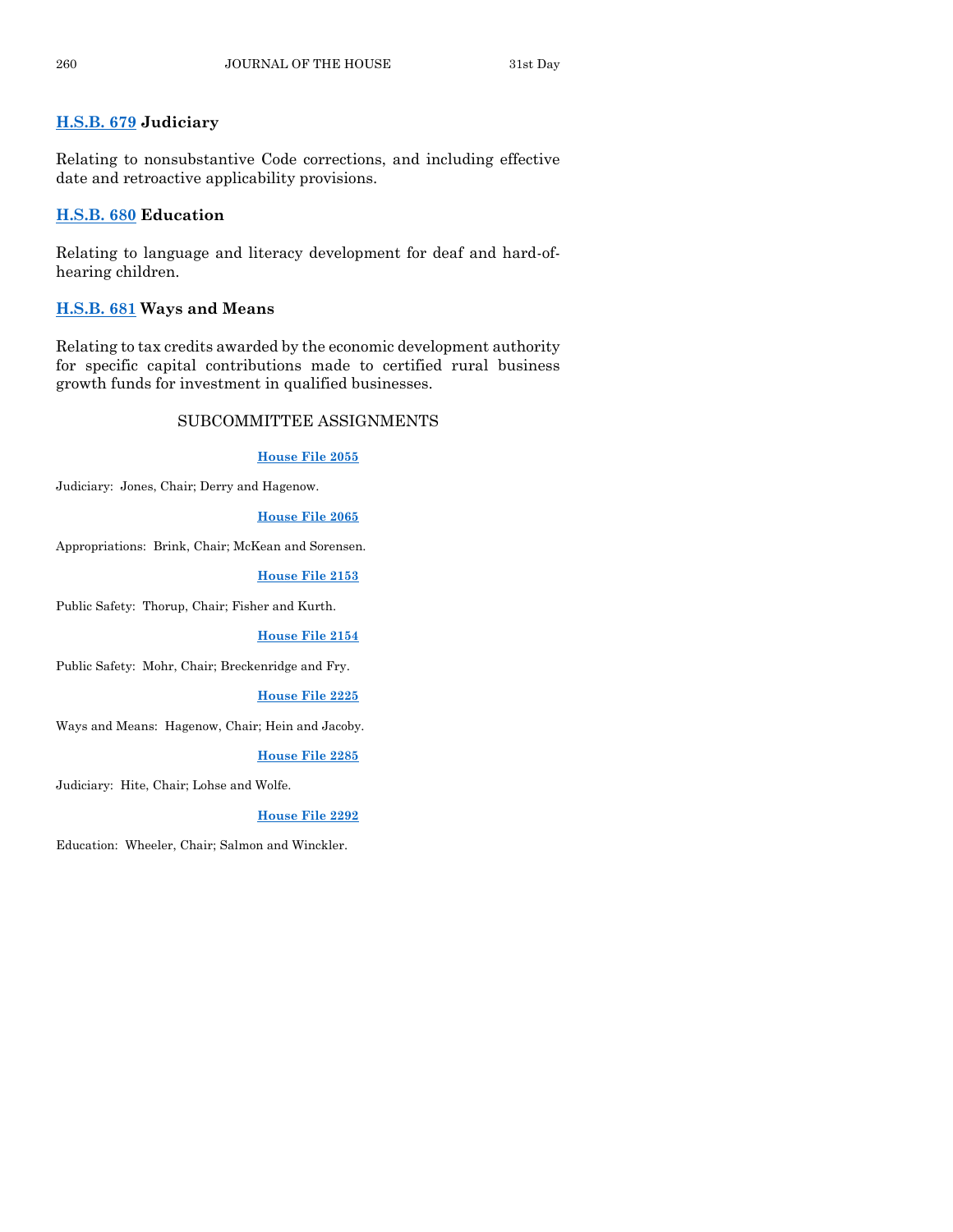#### **[House File 2300](https://www.legis.iowa.gov/legislation/BillBook?ga=88&ba=HF2300)**

Appropriations: Fry, Chair; Deyoe and Williams.

#### **House [File 2324](https://www.legis.iowa.gov/legislation/BillBook?ga=88&ba=HF2324)**

Agriculture: Sexton, Chair; Maxwell and R. Smith.

#### **[House File 2325](https://www.legis.iowa.gov/legislation/BillBook?ga=88&ba=HF2325)**

Agriculture: Maxwell, Chair; Sexton and R. Smith.

#### **[House File 2326](https://www.legis.iowa.gov/legislation/BillBook?ga=88&ba=HF2326)**

Agriculture: Maxwell, Chair; Sexton and R. Smith.

#### **[House File 2333](https://www.legis.iowa.gov/legislation/BillBook?ga=88&ba=HF2333)**

Judiciary: Kaufmann, Chair; Bennett and Klein.

#### **[House File 2334](https://www.legis.iowa.gov/legislation/BillBook?ga=88&ba=HF2334)**

Public Safety: Thorup, Chair; Breckenridge and Jeneary.

#### **[House File 2336](https://www.legis.iowa.gov/legislation/BillBook?ga=88&ba=HF2336)**

Judiciary: Kaufmann, Chair; Lohse and Olson.

#### **[House File 2337](https://www.legis.iowa.gov/legislation/BillBook?ga=88&ba=HF2337)**

Ways and Means: Hagenow, Chair; Hein and Jacoby.

#### **[House File 2344](https://www.legis.iowa.gov/legislation/BillBook?ga=88&ba=HF2344)**

Ways and Means: Hagenow, Chair; Hein and Jacoby.

#### **[House File 2345](https://www.legis.iowa.gov/legislation/BillBook?ga=88&ba=HF2345)**

Appropriations: Landon, Chair; Deyoe and Hall.

#### **[House File 2349](https://www.legis.iowa.gov/legislation/BillBook?ga=88&ba=HF2349)**

Education: Hanusa, Chair; Gaines and Gassman.

#### **[House File 2350](https://www.legis.iowa.gov/legislation/BillBook?ga=88&ba=HF2350)**

Education: Mommsen, Chair; Kerr and Winckler.

#### **[House File 2351](https://www.legis.iowa.gov/legislation/BillBook?ga=88&ba=HF2351)**

Judiciary: Lohse, Chair; Kaufmann and Konfrst.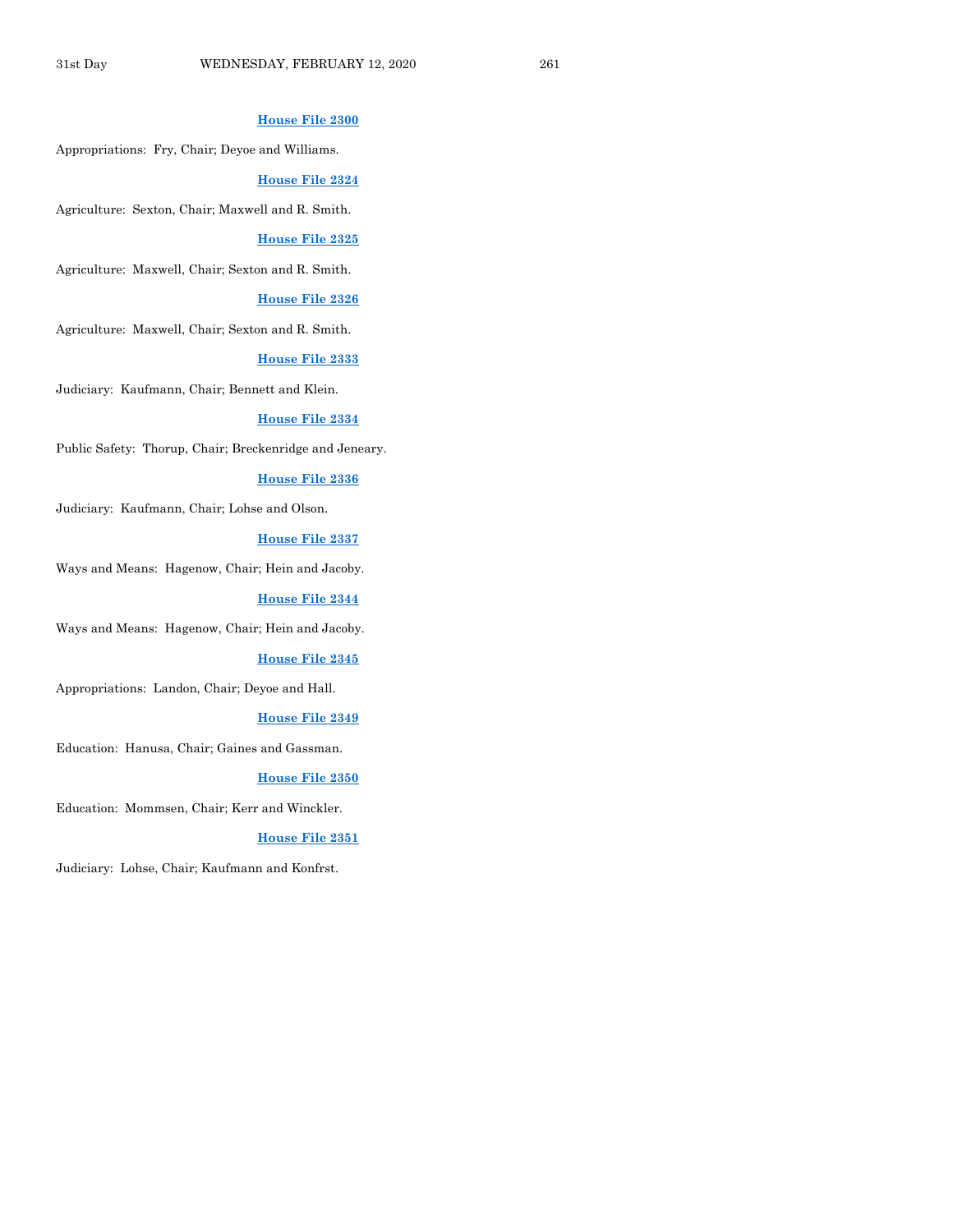#### **[House File 2353](https://www.legis.iowa.gov/legislation/BillBook?ga=88&ba=HF2353)**

State Government: Jacobsen, Chair; Anderson and Mitchell.

#### **[House File 2354](https://www.legis.iowa.gov/legislation/BillBook?ga=88&ba=HF2354)**

State Government: Jacobsen, Chair; Anderson and Mitchell.

#### STUDY BILL SUBCOMMITTEE ASSIGNMENTS

#### **[House Study Bill 678](https://www.legis.iowa.gov/legislation/BillBook?ga=88&ba=HSB678)**

Human Resources: Brink, Chair; James and A. Meyer.

#### **[House Study Bill 679](https://www.legis.iowa.gov/legislation/BillBook?ga=88&ba=HSB679)**

Judiciary: Gustafson, Chair; Konfrst and Mitchell.

#### **[House Study Bill 680](https://www.legis.iowa.gov/legislation/BillBook?ga=88&ba=HSB680)**

Education: Salmon, Chair; Gaines and Gassman.

#### **[House Study Bill 681](https://www.legis.iowa.gov/legislation/BillBook?ga=88&ba=HSB681)**

Ways and Means: Hite, Chair; Carlson and Gaskill.

#### COMMITTEE RECOMMENDATIONS

MR. SPEAKER: The Chief Clerk of the House respectfully reports that the following committee recommendations have been received and are on file in the office of the Chief Clerk:

#### MEGHAN NELSON Chief Clerk of the House

#### COMMITTEE ON AGRICULTURE

**Committee Bill** (Formerl[y House Study Bill 530\)](https://www.legis.iowa.gov/legislation/BillBook?ga=88&ba=HSB530), exempting certain farmers and hired help operating a truck tractor from the requirement to be licensed as a chauffeur.

Fiscal Note: **No**

Recommendation: **Amend and Do Pass** February 11, 2020.

#### COMMITTEE ON COMMERCE

**Committee Bill** (Formerly [House Study Bill 543\)](https://www.legis.iowa.gov/legislation/BillBook?ga=88&ba=HSB543), relating to health insurance and the insurance division of the department of commerce, and providing for fees.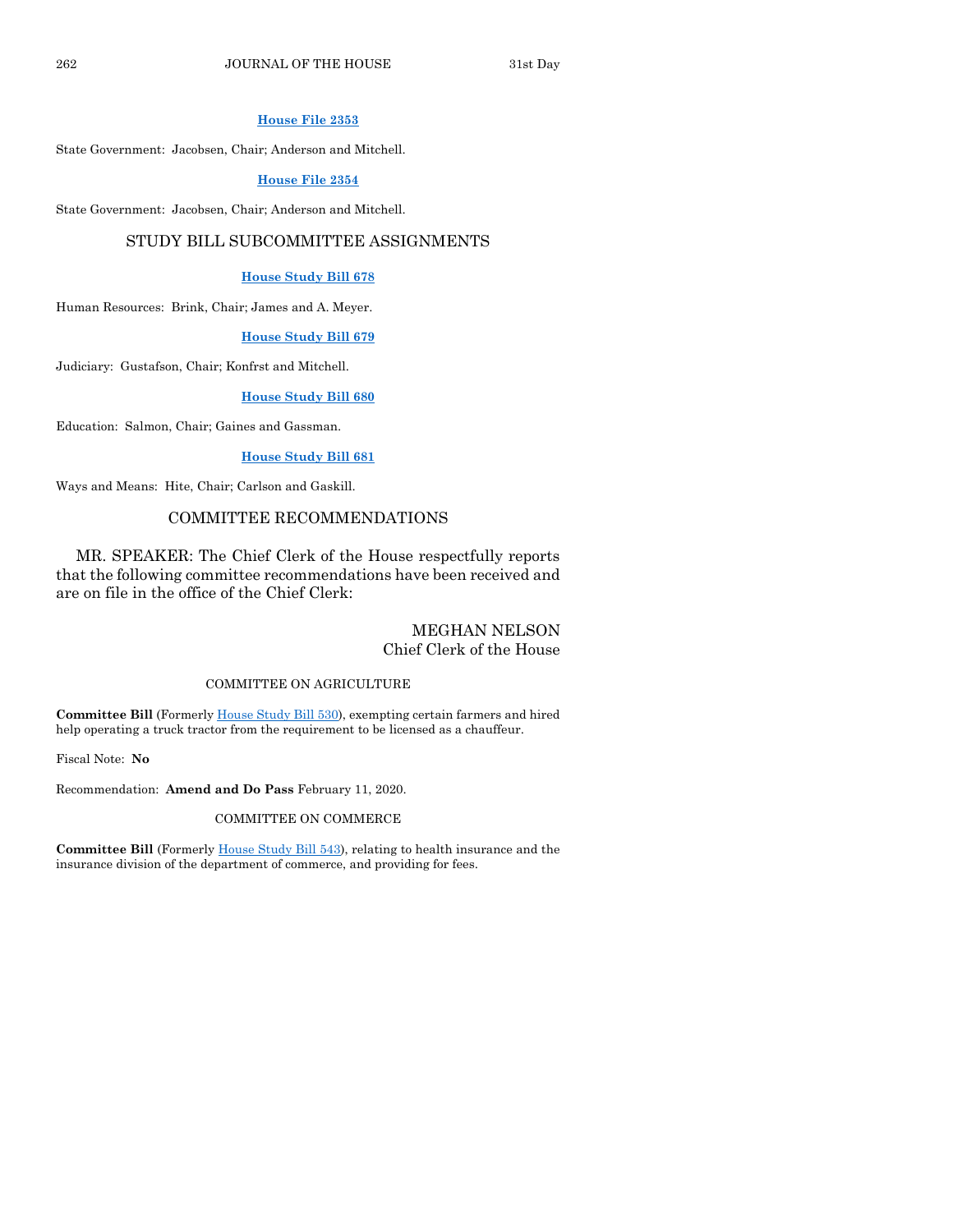#### Fiscal Note: **No**

Recommendation: **Amend and Do Pass** February 12, 2020.

**Committee Bill** (Formerly [House Study Bill 575\)](https://www.legis.iowa.gov/legislation/BillBook?ga=88&ba=HSB575), relating to matters involving insurance and the insurance division of the department of commerce, providing fees, and resolving inconsistencies.

Fiscal Note: **No**

Recommendation: **Amend and Do Pass** February 12, 2020.

**Committee Bill** (Formerly [House Study Bill 589\)](https://www.legis.iowa.gov/legislation/BillBook?ga=88&ba=HSB589), relating to the definition of public improvement for public construction bidding purposes.

Fiscal Note: **No**

Recommendation: **Amend and Do Pass** February 12, 2020.

**Committee Bill** (Formerl[y House Study Bill 607\)](https://www.legis.iowa.gov/legislation/BillBook?ga=88&ba=HSB607), relating to the future ready Iowa Act and other efforts to strengthen Iowa's workforce, including a child care challenge program for working Iowans, a workforce diploma pilot program, computer science instruction, work-based learning coordinators, and the senior year plus program, and including applicability provisions.

Fiscal Note: **No**

Recommendation: **Do Pass** February 12, 2020.

**Committee Bill** (Formerly [House Study Bill 614\)](https://www.legis.iowa.gov/legislation/BillBook?ga=88&ba=HSB614), relating to filing requirements applicable to extensions of real estate conveyances or transactions under specified circumstances.

Fiscal Note: **No**

Recommendation: **Amend and Do Pass** February 12, 2020.

#### COMMITTEE ON EDUCATION

Committee Bill (Formerly [House File 2147\)](https://www.legis.iowa.gov/legislation/BillBook?ga=88&ba=HF2147), relating to the school budget review committee by authorizing school districts and area education agencies to request revisions to reports and data certified to the department of education or other state agencies.

Fiscal Note: **No**

Recommendation: **Amend and Do Pass** February 12, 2020.

**Committee Bill** (Formerl[y House Study Bill 576\)](https://www.legis.iowa.gov/legislation/BillBook?ga=88&ba=HSB576), relating to supplementary weighting for limited-English-proficient students and including effective date and applicability provisions.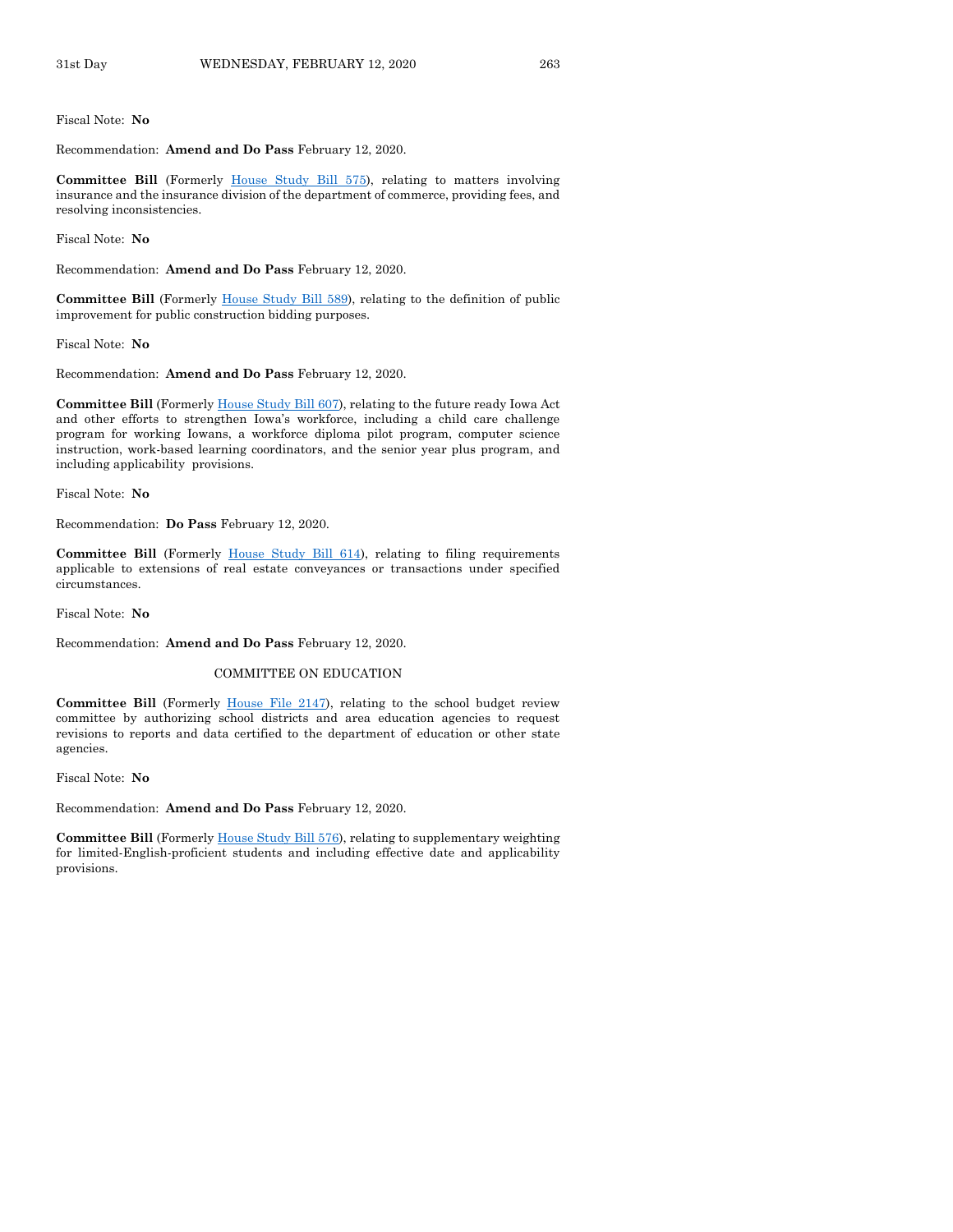Fiscal Note: **No**

Recommendation: **Amend and Do Pass** February 12, 2020.

#### COMMITTEE ON HUMAN RESOURCES

**Committee Bill** (Formerly [House File 2026\),](https://www.legis.iowa.gov/legislation/BillBook?ga=88&ba=HF2026) relating to requirements for physicians providing services at an ambulatory surgical center, and providing penalties.

Fiscal Note: **No**

Recommendation: **Amend and Do Pass** February 11, 2020.

**Committee Bill** (Formerly [House File 2066\)](https://www.legis.iowa.gov/legislation/BillBook?ga=88&ba=HF2066), relating to the licensure of ambulatory surgical centers, providing for fees to be considered repayment receipts, and providing penalties.

Fiscal Note: **No**

Recommendation: **Amend and Do Pass** February 11, 2020.

**Committee Bill** (Formerl[y House File 2115\)](https://www.legis.iowa.gov/legislation/BillBook?ga=88&ba=HF2115), relating to the percentage of students who are residents of Iowa or who attend postsecondary institutions in Iowa and are accepted to graduate and postgraduate studies at the state university of Iowa college of medicine or college of dentistry.

Fiscal Note: **No**

Recommendation: **Amend and Do Pass** February 11, 2020.

**Committee Bill** (Formerly [House File 2122\)](https://www.legis.iowa.gov/legislation/BillBook?ga=88&ba=HF2122), relating to the information to be disclosed by a health care provider as part of a referral of a patient to an ambulatory surgical center, and providing penalties.

Fiscal Note: **No**

Recommendation: **Amend and Do Pass** February 11, 2020.

**Committee Bill** (Formerly [House Study Bill 535\)](https://www.legis.iowa.gov/legislation/BillBook?ga=88&ba=HSB535), modifying duties to prescribe practices and procedures for implementation of a preapplication screening assessment program relating to the involuntary commitment or treatment of a person with a substance-related disorder.

Fiscal Note: **No**

Recommendation: **Do Pass** February 11, 2020.

#### COMMITTEE ON JUDICIARY

**Committee Bill** (Formerly [House Study Bill 529\)](https://www.legis.iowa.gov/legislation/BillBook?ga=88&ba=HSB529), relating to the resignations of registered agents serving certain business entities.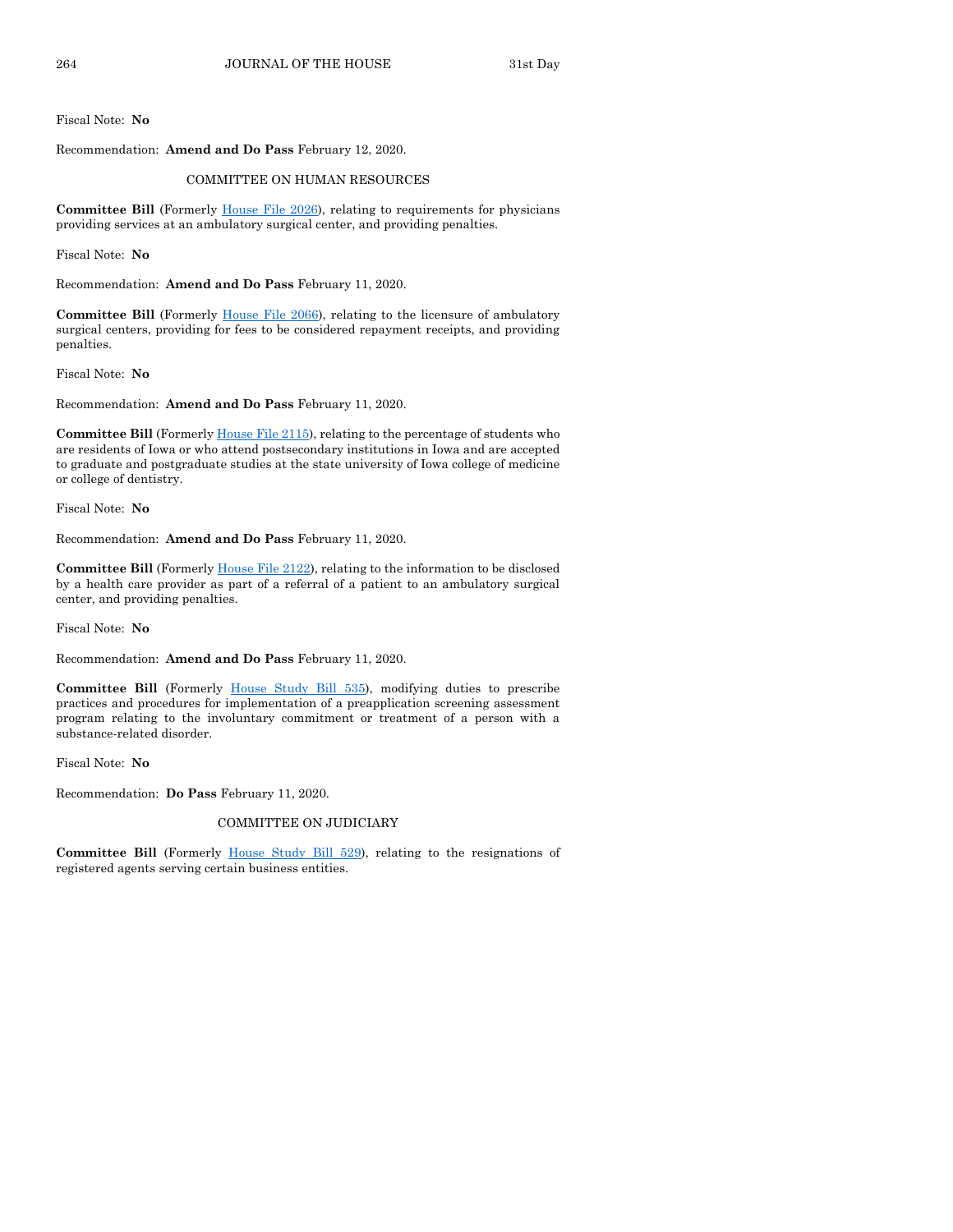Fiscal Note: **No**

#### Recommendation: **Do Pass** February 12, 2020.

**Committee Bill** (Formerly [House Study Bill 577\)](https://www.legis.iowa.gov/legislation/BillBook?ga=88&ba=HSB577), proposing an amendment to the Constitution of the State of Iowa that nothing in the Constitution of the State of Iowa shall be construed to recognize, grant, or secure a right to abortion or to require the public funding of abortion.

Fiscal Note: **No**

Recommendation: **Do Pass** February 12, 2020.

#### COMMITTEE ON PUBLIC SAFETY

**Committee Bill** (Formerly [House File 682\)](https://www.legis.iowa.gov/legislation/BillBook?ga=88&ba=HF682), relating to the public safety equipment fund, providing for voluntary contributions to the fund, and including effective date provisions.

Fiscal Note: **No**

Recommendation: **Amend and Do Pass** February 11, 2020.

**Committee Bill** (Formerly [House Study Bill 571\)](https://www.legis.iowa.gov/legislation/BillBook?ga=88&ba=HSB571), relating to participation in the sobriety and drug monitoring program.

Fiscal Note: **No**

Recommendation: **Amend and Do Pass** February 11, 2020.

#### COMMITTEE ON TRANSPORTATION

**[House File 2033,](https://www.legis.iowa.gov/legislation/BillBook?ga=88&ba=HF2033)** a bill for an act requiring a road or street to meet certain requirements prior to a transfer of jurisdiction from the department of transportation to a county board of supervisors.

Fiscal Note: **No**

Recommendation: **Do Pass** February 11, 2020, placed on calendar.

#### RESOLUTION FILED

**[H.R. 102](https://www.legis.iowa.gov/legislation/BillBook?ga=88&ba=HR102)**, by Williams, Gaines, Bennett, Steckman, Kressig, Staed, Derry, Judge, Gaskill, Brown-Powers, Anderson, Wilburn, McConkey, Matson, Kurth, M. Smith, Kacena, Thede, Mascher, Wessel-Kroeschell, Sunde, Isenhart, Konfrst, Hunter, James, Cohoon, Oldson, Jacoby, Ehlert, Ourth, McKean, B. Meyer, Lensing, Donahue, Hall, Winckler, Abdul-Samad, Bearinger, R. Smith, Wolfe, Breckenridge, Running-Marquardt, Nielsen, Olson, Forbes, Kurtz, Prichard, Dolecheck, Huseman, Bergan, Salmon, Maxwell, Baxter, Osmundson, Gassman, Mohr, Jones, Moore,